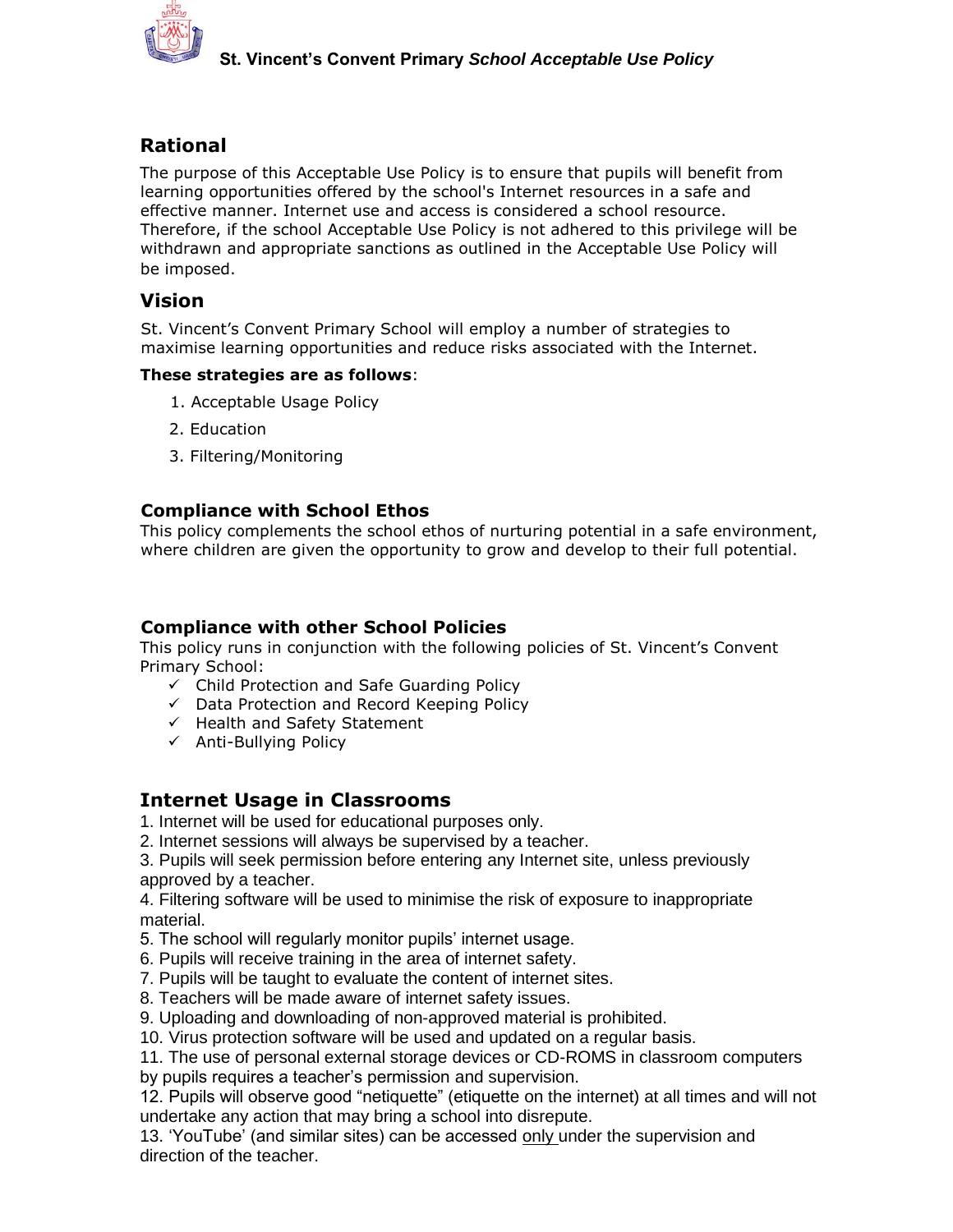

## **St. Vincent's Convent Primary** *School Acceptable Use Policy*

14. Pupils may not log into social or media sites

15. Pupils may not access the Internet from mobile phones or smart phones while on the school grounds, during school hours or on school trips.

## **Email**

If pupils are allowed to use email, the following rules will apply:

1. Email will be used for educational purposes only.

2. Students will only use approved class email accounts under supervision by or permission from a teacher. Personal email accounts may not be used in school.

3. Pupils will not send or receive any material that is illegal, obscene, defamatory or that is intended to annoy or intimidate another person.

4. Pupils will not send text messages to or from school email.

5. Pupils will not reveal their own or other people's personal details e.g. addresses, telephone numbers, or pictures via school email.

6. Pupils will never arrange to meet someone via school email.

7. Sending or receiving email attachments is subject to teacher permission.

## **Internet Chat**

Students are not permitted to use internet chat rooms, instant messaging sites or social media services for "chat" purposes at any time in school.

### **Sanctions**

If a pupil deliberately misuses the internet or email, this will result in disciplinary action, including the withdrawal of access privileges. Parents/guardians will receive written notification of misuse by a pupil.

### **School Website**

Designated teachers will manage the publication of material on the school website. The following guidelines apply:

1. Personal pupil information, home addresses and contact details will not be published on the school website

2. Class lists will not be published

3. Pupils' full names will not be published at any time.

4. Digital photographs, video clips and audio clips will focus on groups and group activities rather than on individual pupils.

5. Pupils will be given an opportunity to publish projects, artwork or school work on the school website.

6. Teachers will select work to be published.

7. Permission to publish a student's work will be sought from pupils/ parents/ guardians. This permission may be withdrawn at any time.

8. Pupils will continue to own the copyright on any work published.

### **School Social Media Pages**

St. Vincent's Convent Primary School operates a school Facebook Page which is an information tool for our school community as well as the wider school area. The same protocols as outlined in the *School Website* section above will apply.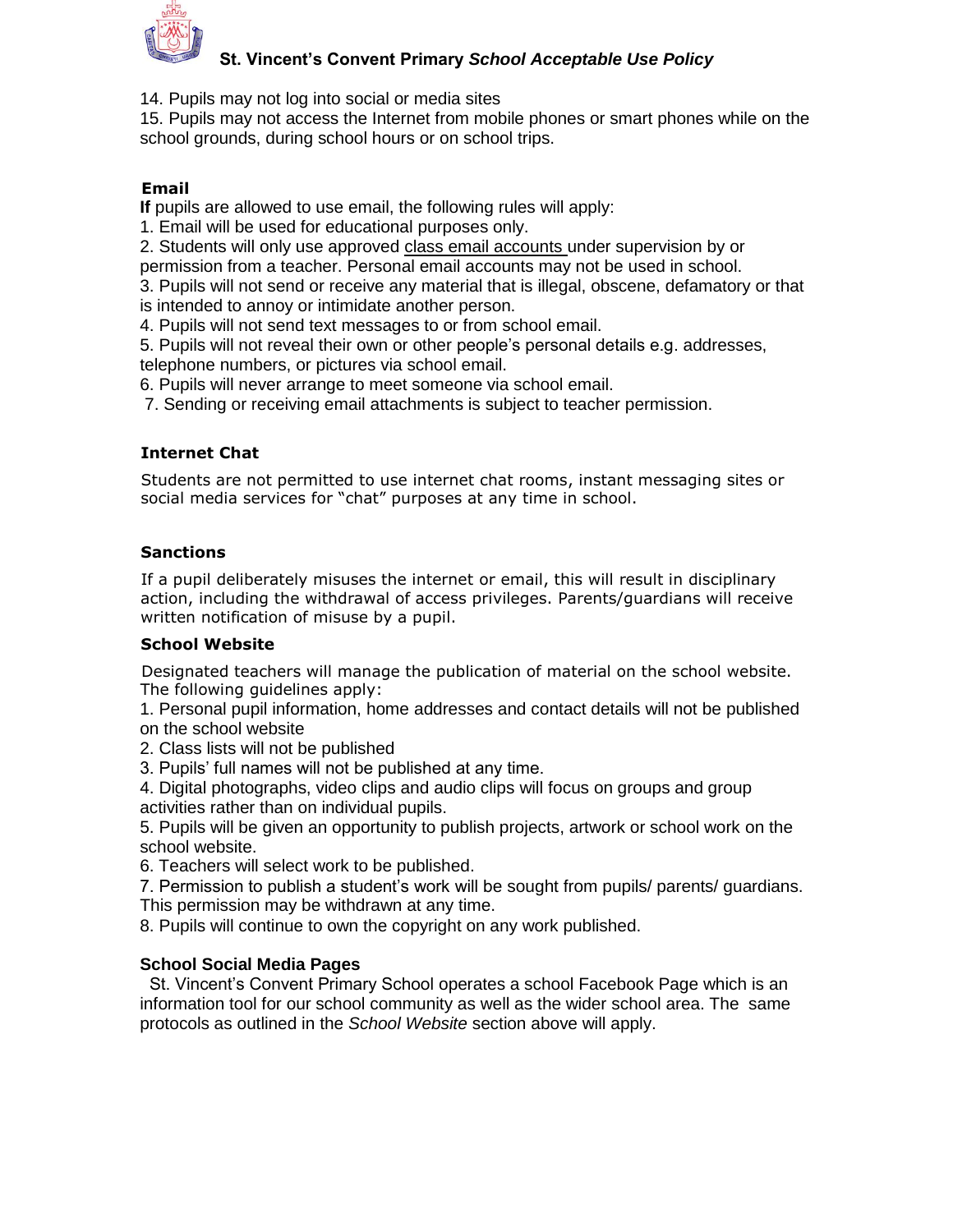

#### **Education**

St. Vincent's Convent Primary School will educate children on the safe and responsible use of the Internet as part of our S.P.H.E. programme.

 $21<sup>st</sup>$  century life presents dangers including violence, racism and exploitation from which children and young people need to be protected. At the same time they need to learn to recognise and avoid these risks by becoming internet wise. Resources that may be used to implement this programme include:

• NCTE Internet Safety Awareness Video

\* Use of the 'Kids' section on the www.webwise.ie website

#### **Filtering**

'Filtering' is a term used to describe a way of limiting the content of web pages, emails, chat rooms and other electronic data to which users may be exposed. No filter is 100% accurate. The most effective filtering tool is adult vigilance.

Many browsers have their own built in filtering tool e.g. Google. Google's search engine has a built-in "Safe Search". This filter eliminates sites that contain pornography and explicit sexual content from search results. It is easily applied by clicking on the **Preferences** link on any Google page. Unfortunately it is also easily removed.

St. Vincent's Convent Primary School has filtering and anti-virus software. The access to websites from all school computers is monitored and regularly reviewed by the NCCA. Websites are only allowed through following a verification of their suitability.

#### **Please note the following sample letters:**

**Letter to Parents** 

• Responsible Internet Use Pupil Undertaking Form

• Internet Permission Form

• School Website/Facebook Permission Form

### **Review**

This policy will be reviewed in 2023.

**\_\_\_\_\_\_\_\_\_\_\_\_\_\_\_\_\_\_\_\_\_\_** 

#### **Ratification**

**Chairperson**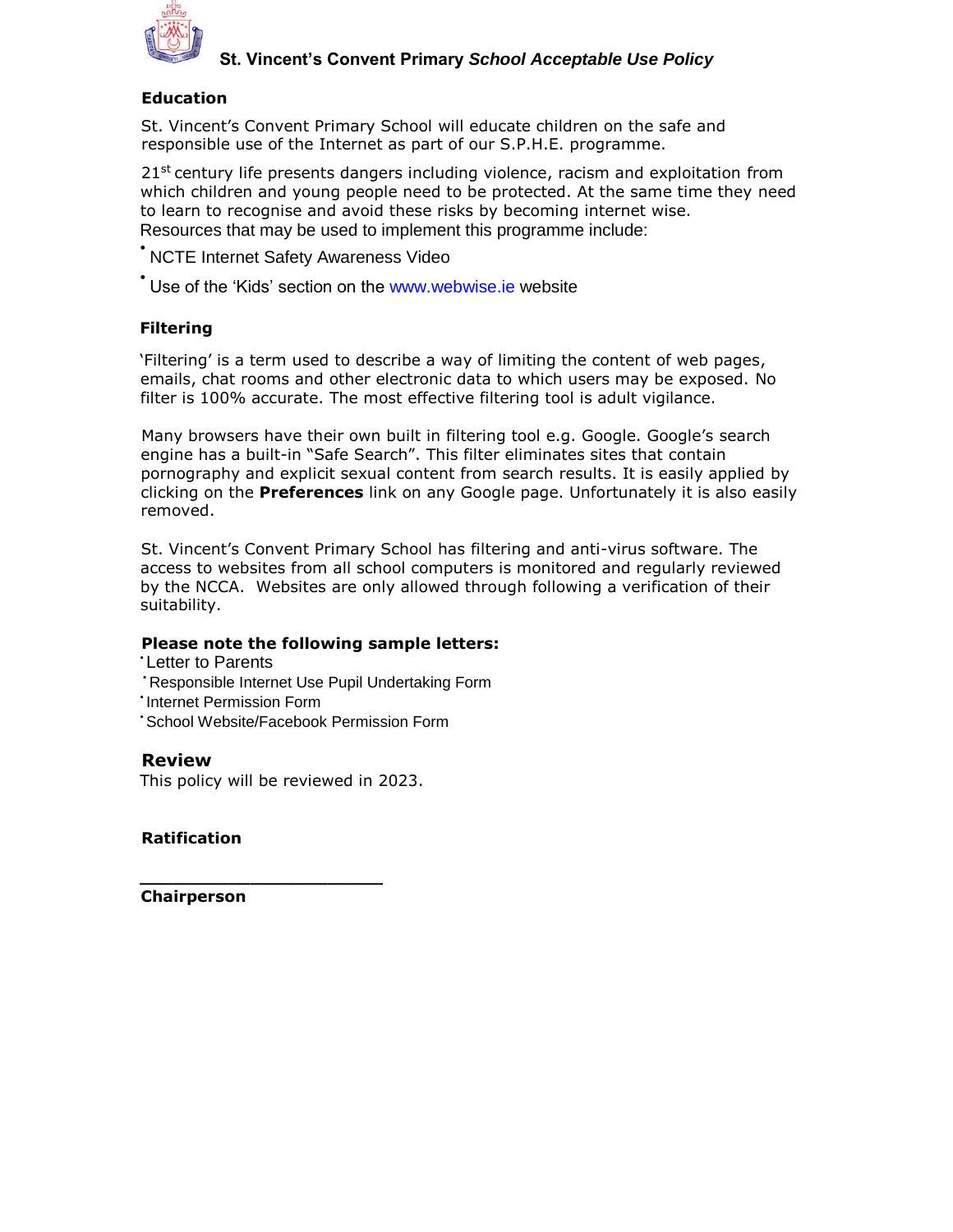

#### **Letter to Parents**

Dear Parent/Guardian,

As part of St. Vincent's Convent Primary School education programme we offer pupils supervised access to the Internet. This will allow pupils vast educational opportunities by helping them for example, locate material for projects, communicate with students from different cultures, become independent in controlling their own research and become independent learners.

While we as educationalists recognise the value of the Internet as a resource, we must also acknowledge the potential risks to students. We feel that the answer is not to ban the use of the Internet in school but to teach pupils to recognise the risks and to become **Internet Wise.** 

#### **This process is the responsibility of the school and the parent/guardian.**

For this reason we have compiled a school policy on Internet safety. Parents please also set and convey standards of usage to their children.

It is important that you read the school's Internet Policy and sign the attached document. There is also a document for pupils to sign. Parents should discuss this document with their children to ensure that they clearly understand the school rules with regard to Internet usage.

\_\_\_\_\_\_\_\_\_\_\_\_\_\_\_\_\_\_\_\_ Niamh O' Sullivan, Principal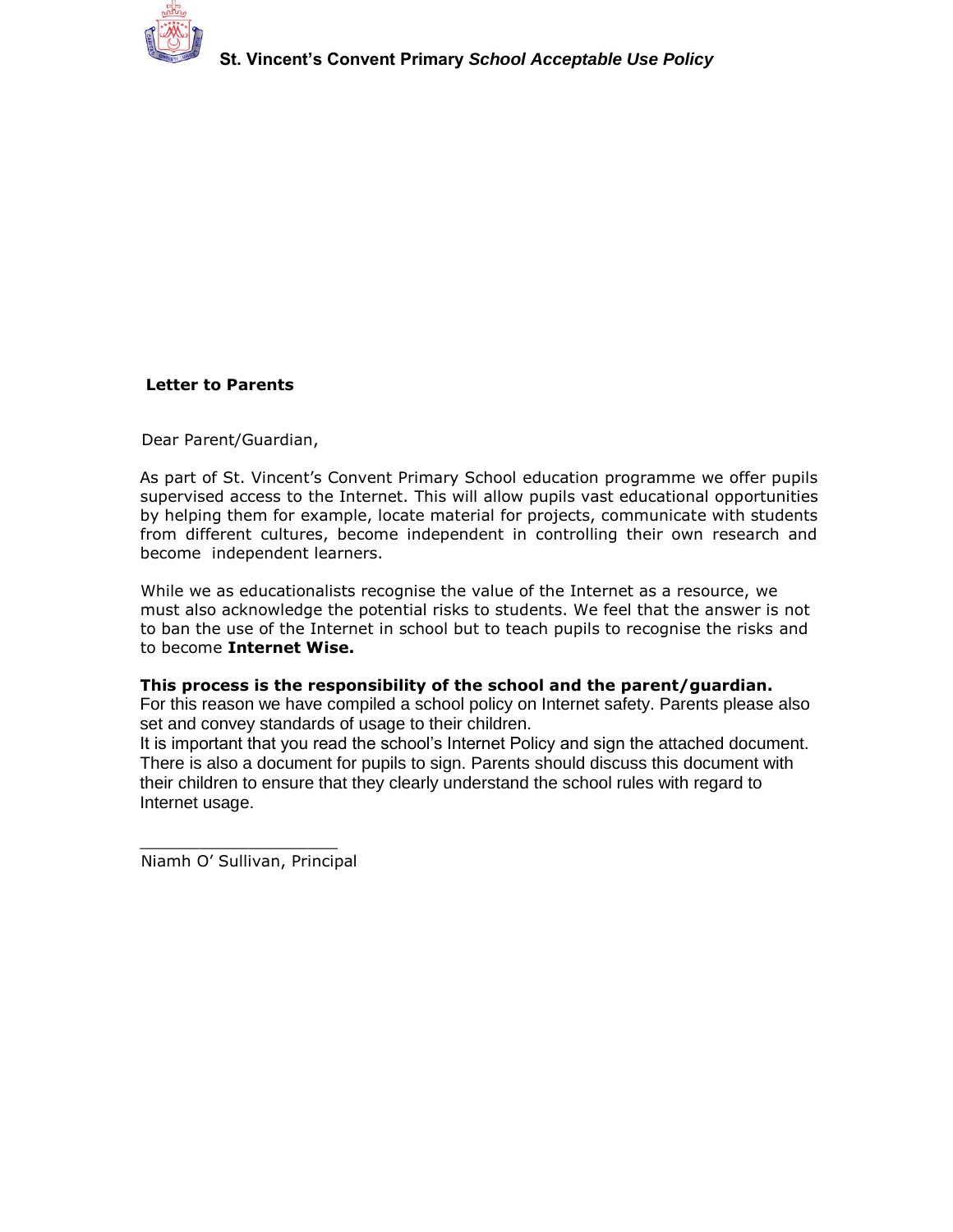

#### **Responsible Internet Use Pupil Undertaking**

We use the School computers and Internet connection for learning. These rules will help us to be fair to others and keep everyone safe.

• I will ask permission before entering any website, unless my teacher has already approved that site

• I will not bring external storage devices such as pen drives (or memory sticks/USB keys etc.) into school without permission

• I will not use email for personal reasons

• I will only use email for school projects and with my teacher's permission and the messages I send will be polite and sensible

• When sending e-mail, I will not give my home address or phone number or arrange to meet anyone

• I will ask for permission before opening an e-mail or an e-mail attachment

• I will not use internet chat rooms

• If I see anything I am unhappy with or if I receive a message I do not like, I will tell a teacher immediately

• I know that the school may check my computer files and may monitor the sites I visit

• I understand that if I deliberately break these rules, I could be stopped from using the Internet and computers and my parents will be informed.

**Signed**: \_\_\_\_\_\_\_\_\_\_\_\_\_\_\_\_\_\_\_\_\_\_\_\_\_ Parent/Guardian

**Date: \_\_\_\_\_\_\_\_\_\_\_\_\_\_\_**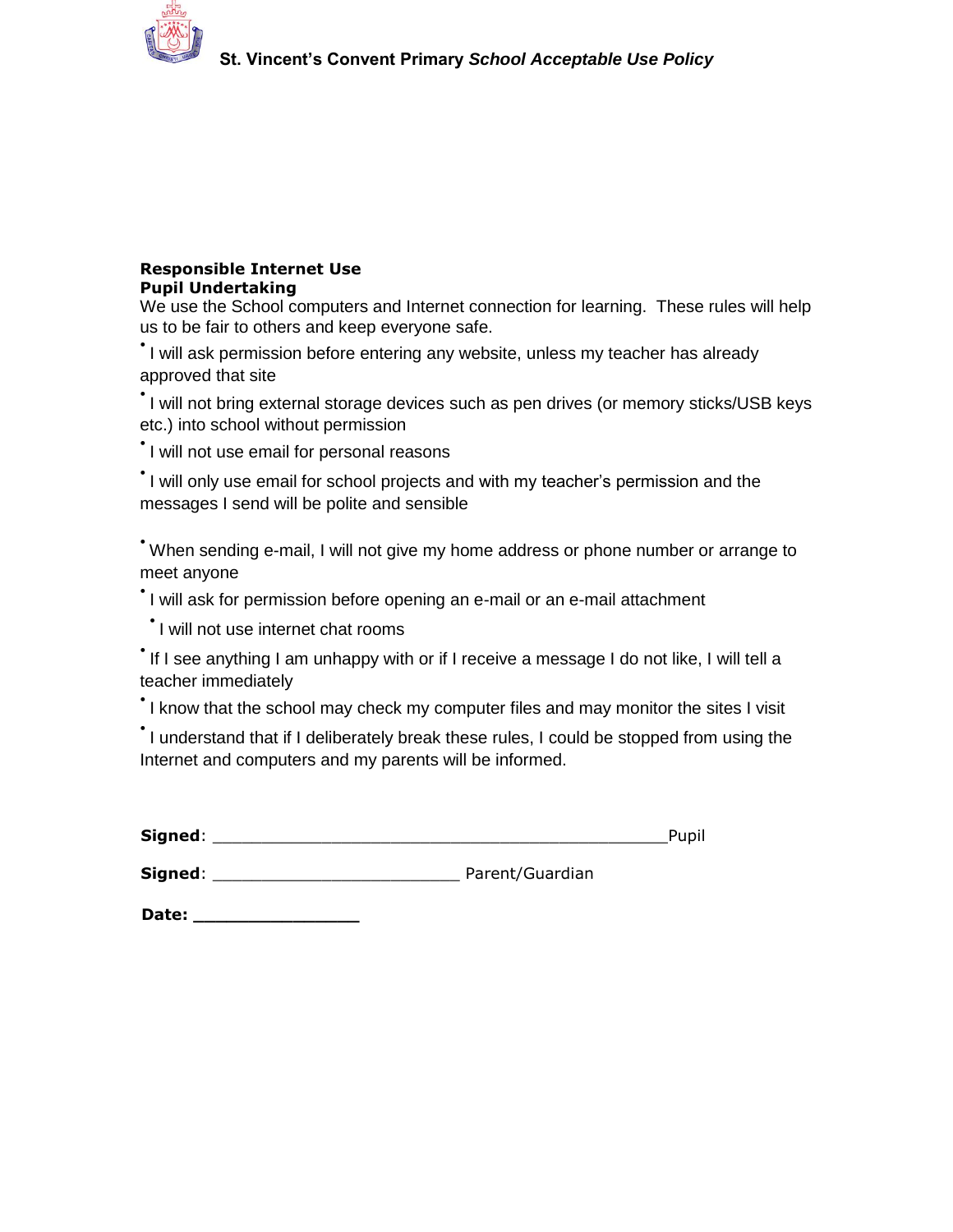

#### **Internet Permission Form**

Name of Pupil:

Class: \_\_\_\_\_\_\_\_\_\_\_\_\_\_\_\_\_\_\_\_\_\_

As the parent or legal guardian of the above child, I have read the Acceptable Usage Policy and grant permission for \_\_\_\_\_\_\_\_\_\_\_\_\_\_\_\_\_\_\_\_\_\_\_\_\_\_\_\_\_\_\_\_\_\_\_\_\_\_ to access the Internet. I understand that school internet usage is for educational purposes only and that every reasonable precaution will be taken by the school to provide for online safety.

I accept my own responsibility for the education of my child on issues of Internet Responsibility and Safety.

I understand that having adhered to all the enclosed precautions the school cannot be held responsible if my child tries to access unsuitable material.

| Signature:                     |  |
|--------------------------------|--|
| <b>Parents/Legal Guardians</b> |  |

**Date**: \_\_\_\_\_\_\_\_\_\_\_\_\_\_\_\_\_\_\_

#### **School Website/Facebook**

I understand that, if the school considers it appropriate, my child's schoolwork may be chosen for inclusion on the school's website or Facebook page. I understand and accept the terms of the Acceptable Usage Policy in relation to publishing pupils' work and photographs of school activities on the website.

**Signature**: 1. \_\_\_\_\_\_\_\_\_\_\_\_\_\_\_\_\_\_\_\_\_\_\_\_\_ 2. \_\_\_\_\_\_\_\_\_\_\_\_\_\_\_\_\_\_\_\_\_\_\_\_\_\_

Parents/Legal Guardians

**Date**: \_\_\_\_\_\_\_\_\_\_\_\_\_\_\_\_\_\_\_